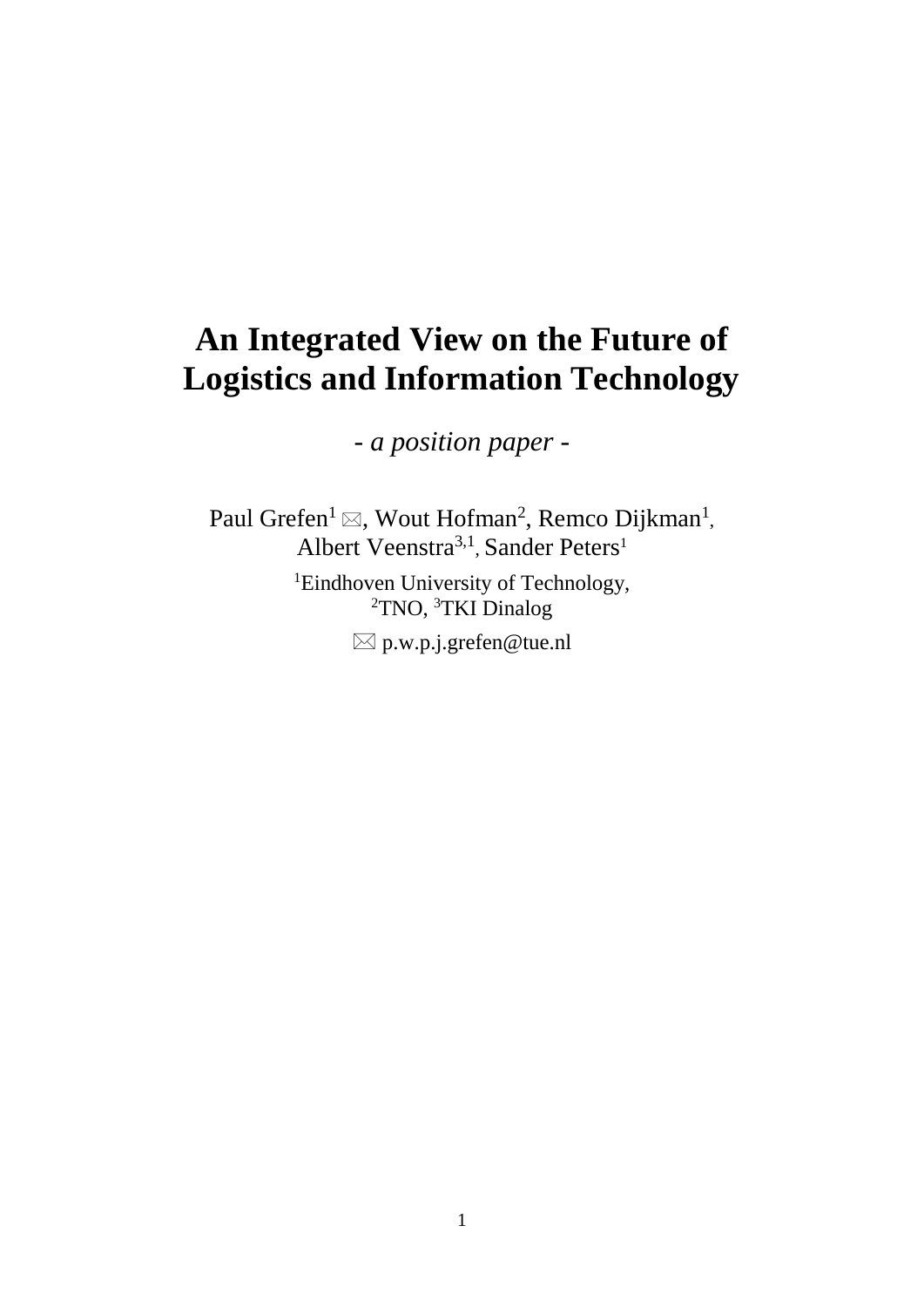## **Table of Contents**

| 1 |     |  |  |  |  |  |
|---|-----|--|--|--|--|--|
| 2 |     |  |  |  |  |  |
| 3 |     |  |  |  |  |  |
|   | 3.1 |  |  |  |  |  |
| 4 |     |  |  |  |  |  |
|   | 4.1 |  |  |  |  |  |
|   | 4.2 |  |  |  |  |  |
|   | 4.3 |  |  |  |  |  |
| 5 |     |  |  |  |  |  |
|   | 5.1 |  |  |  |  |  |
|   | 5.2 |  |  |  |  |  |
| 6 |     |  |  |  |  |  |
|   | 6.1 |  |  |  |  |  |
|   | 6.2 |  |  |  |  |  |
| 7 |     |  |  |  |  |  |
| 8 |     |  |  |  |  |  |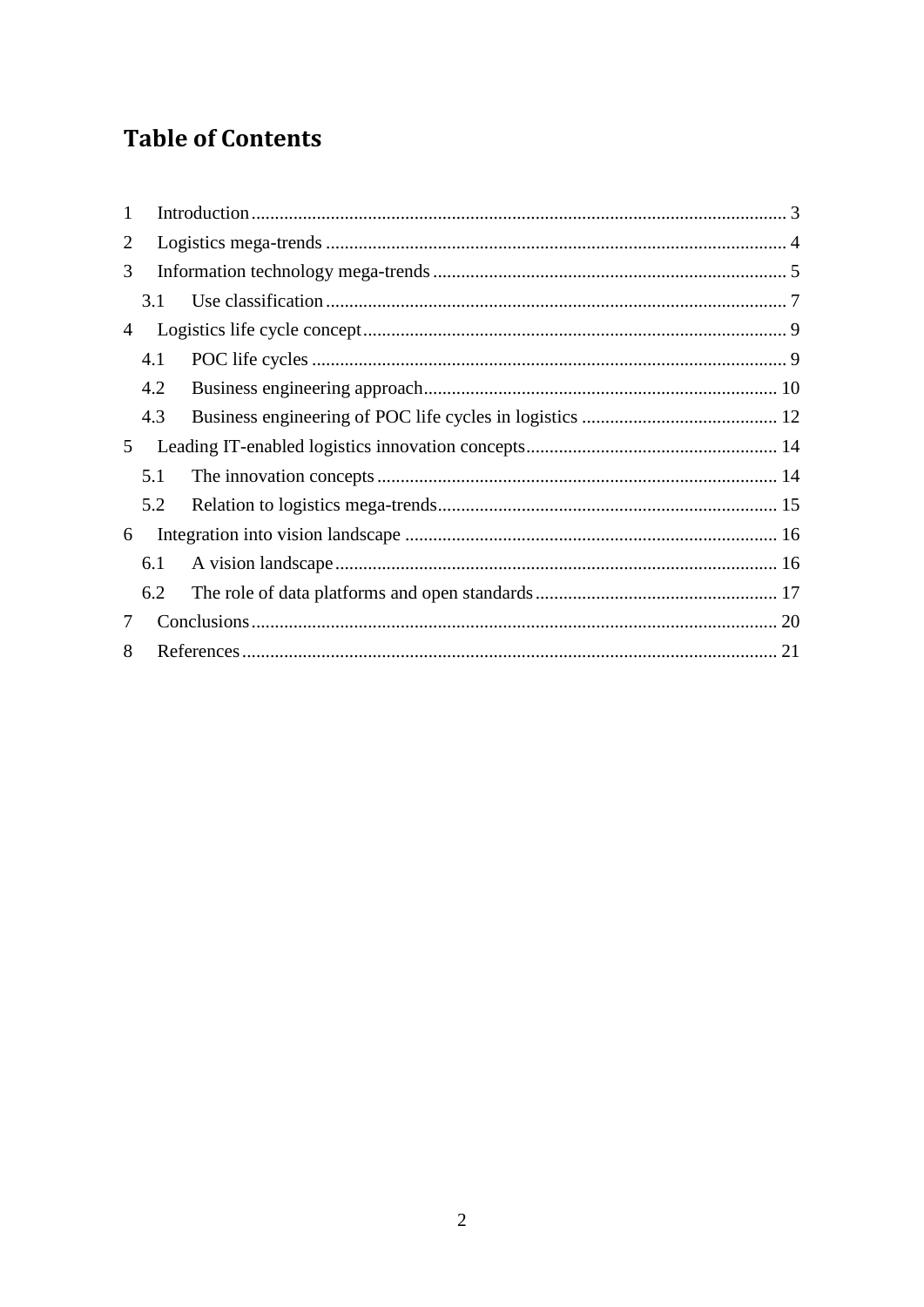### <span id="page-2-0"></span>**1 Introduction**

In this position paper, we share our vision on the future of the logistics business domain and the use of information technology (IT) in this domain. The vision is based on extensive experience with Dutch and European logistics in various contexts and from various perspectives. We expect that the vision also holds for logistics outside Europe.

We build our vision in a number of steps. First, we make an inventory of what we think are the most important trends in the logistics domain - we call these *mega-trends*. Next, we do the same for the information technology domain, restricted to technologies that have relevance for logistics. Then, we introduce a few logistics *meta-concepts* that we use to describe our vision and relate them to business engineering. We use these three ingredients to analyze leading concepts that we currently observe in the logistics domain. Next, we consolidate all elements into a model that represents our vision of the integrated future of logistics and IT. We elaborate on the role of data platforms and open standards in this integrated vision.

This position paper is complemented by an overview report of projects on ICT in transport and logistics [Dijk17]. This report presents a detailed overview of European international projects and Dutch national projects that address the use of ICT in transport in logistics, making use of the framework developed in this position paper.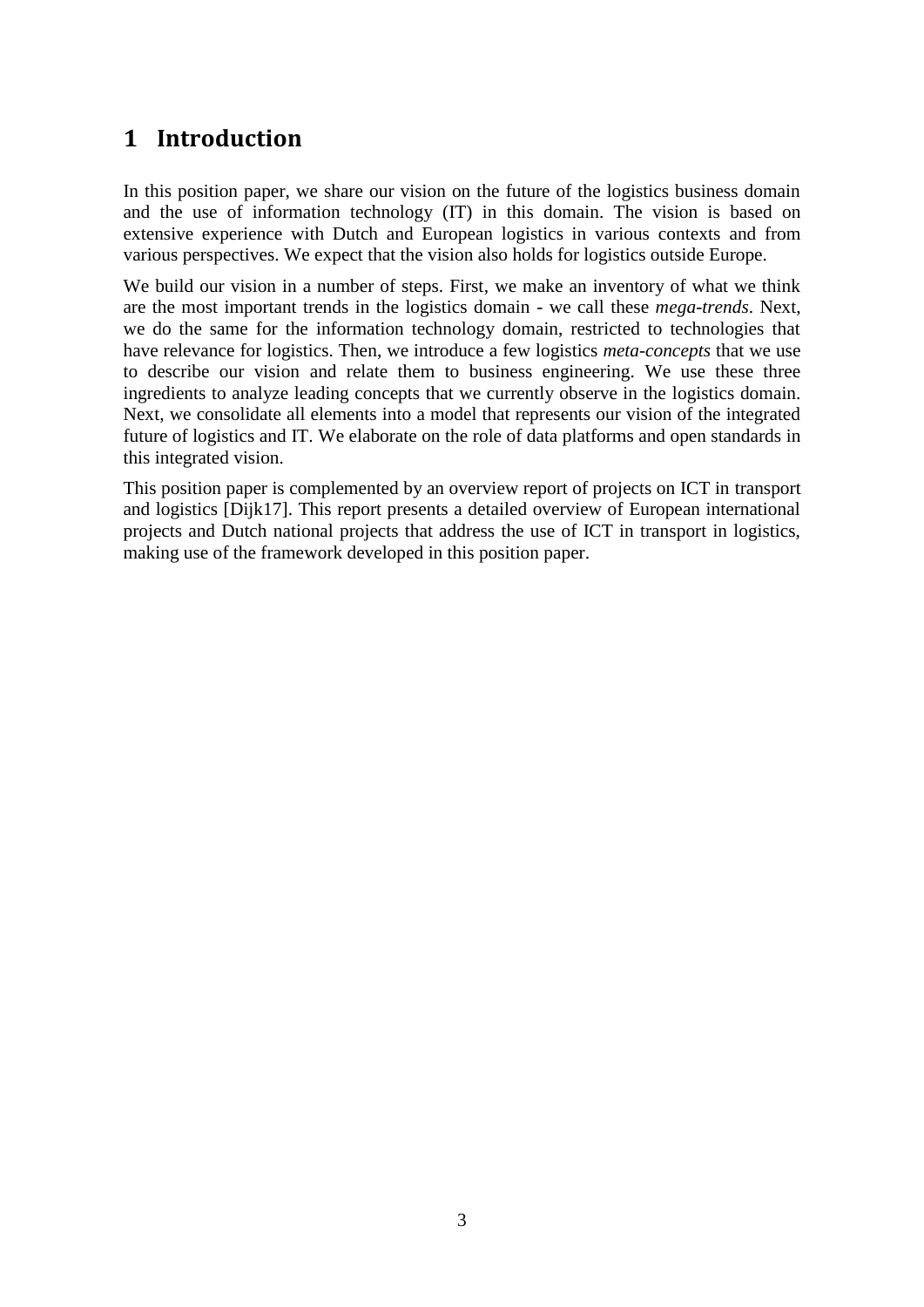### <span id="page-3-0"></span>**2 Logistics mega-trends**

We observe three main logistics mega-trends that are currently developing in a more explicit or more implicit way.

Firstly, we see a strong need arising for *separation of thinking about strategic physical infrastructures and operational business processes*. Strategic physical infrastructures for logistics cover both static infrastructures such as roads, waterways and docks, and mobile infrastructures such as trains, trucks and ships. These infrastructures are set up with a long-term deployment objective - typically in the order of one or more decades. Operational business processes in logistics are defined in the context of current business models. Given swiftly changing economic and business contexts, these business models and hence the business processes have a relatively short life span - typically in the order of one or several years, with a decreasing trend. Consequently, designing infrastructures and the processes that use them in one go leads major problems: they have significantly different life cycles.

Secondly, we see a development towards *industrialization and professionalization* in logistics. Traditionally, logistics is a domain where many management decisions are taken in an ad-hoc fashion, building strongly on (personal) insight and experience of those involved. Structured modeling and tooling is used, but often in a fragmented and hardly prescriptive fashion. The growing complexity of logistics processes and their supporting infrastructures makes this an increasingly undesirable situation. Consequently, an industrialization of logistics processes and professionalization of decision makers is required, not unlike the development that we have seen in large-scale manufacturing.

Thirdly, we observe a development towards *logistics applications that support new economic paradigms*, such as local production economies (based for instance on additive manufacturing [Gibs15] and smart factories [GTI14]), cyclical sustainable economies (based on concepts like cradle-to-cradle product engineering [Brau02]), and outcome economies [Acce15] (based on explicitly measured business outcomes for customers). These new paradigms require substantially different logistical handling than traditional economic paradigms, such as traditional centralized mass-production. Major differences appear in local customization, increased flexibility and faster evolution of logistics processes.

These mega-trends lead to new playing fields with new business possibilities and new players. These new playing fields may emerge in unexpected ways, causing disruptions in the logistics domain. Also, new forms of collaborations between stakeholders in logistics markets may arise, leading to multi-sided business models. In Section [5,](#page-13-0) we show how the discussed logistics mega-trends can be mapped to contemporary logistics innovations.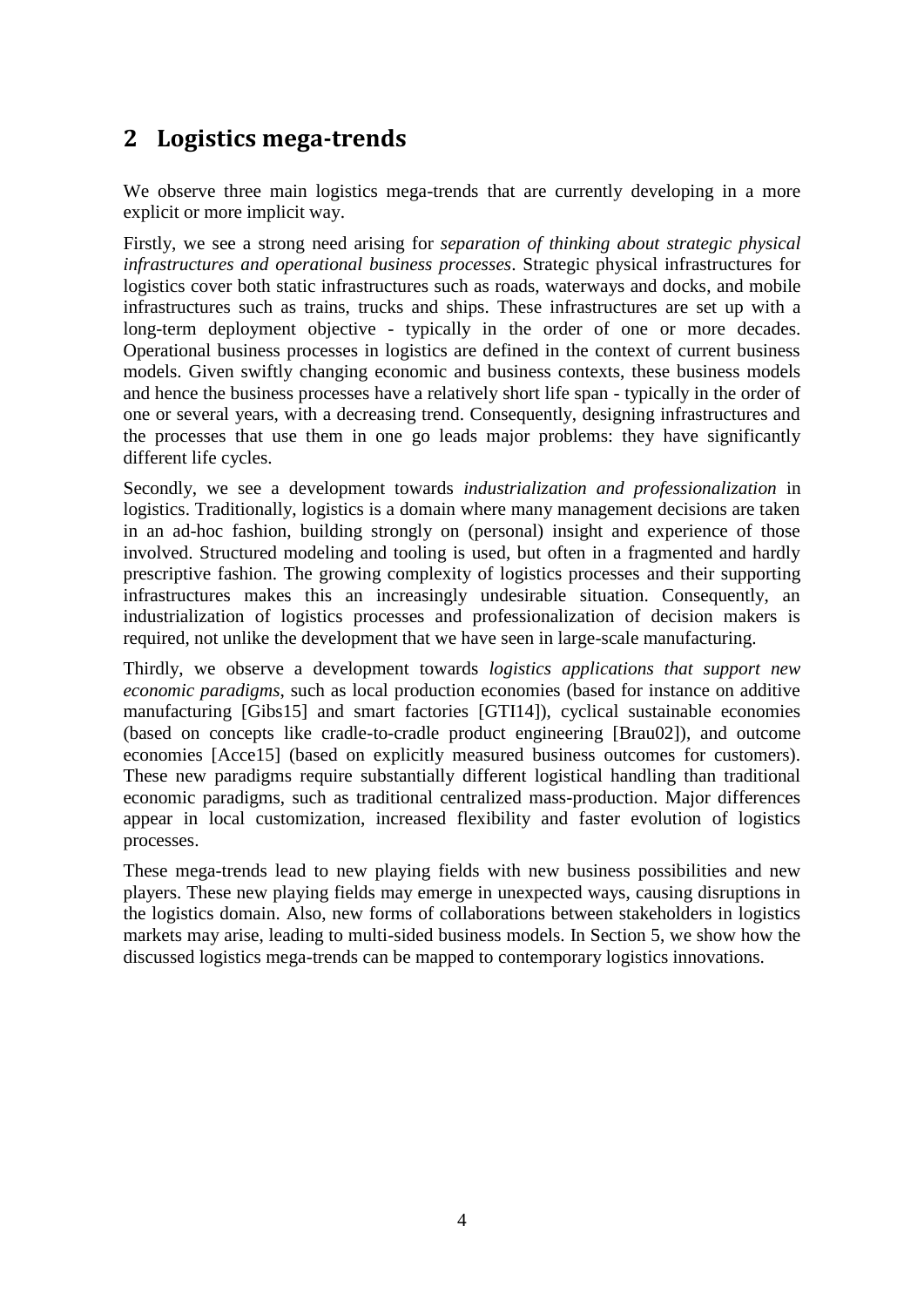### <span id="page-4-0"></span>**3 Information technology mega-trends**

We observe a number of mega-trends in the information technology domain related to applications in logistics. We categorize them into seven categories:

- 1. **Sensing**: the development of technologies to observe events in the physical logistics world in a multi-modal way and to record these events into digital format; this includes RFID technologies, optical scanning technologies, audio and video analysis; this category has a strong relation to the development of the *Internet of Things* (IoT) [Sain14].
- 2. **Storing**: the development of technologies to store digital data from distributed logistics sources in a flexible, secure and reliable way; this category has a strong relation to the development of *Cloud Computing* (CC) and *Big Data*.
- 3. **Processing**: the development of technologies to process digital logistics data in a flexible, secure and reliable way; this category has relations to the development of *Cloud Computing, Ubiquitous Computing* [Möll16], and *Peer-to-Peer* (P2P) computing [VuLu10].
- 4. **Understanding**: the development of technologies to convert digital data into knowledge that can be the basis for decision making in logistics (such as planning); this category is related to the development of *Business Intelligence* (BI) and *Analytics*.
- 5. **Synchronizing**: the development of technologies that support the synchronization of logistics activities of collaborating parties; this category is related to developments in the domain of *Business Process Management* (BPM) and *Service Orchestration and Choreography*; we expect the development to *Processes in the Large* (the process counterpart of Big Data).
- 6. **Trusting**: the development of technologies that support security, trust, and consolidation between collaborating logistics parties and their environment; this category is related to the development of distributed consolidation technologies such as *BlockChain* [Unde16, Zhao16].
- 7. **Deploying**: the development of technologies that support the agile installation and use of the above technology categories in practical logistics environments; here we find technical developments like *Plug-and-Play* software, and methodological developments such as *DevOps* [Kim16].

We summarize the above categories with the mega-trends in Table 1.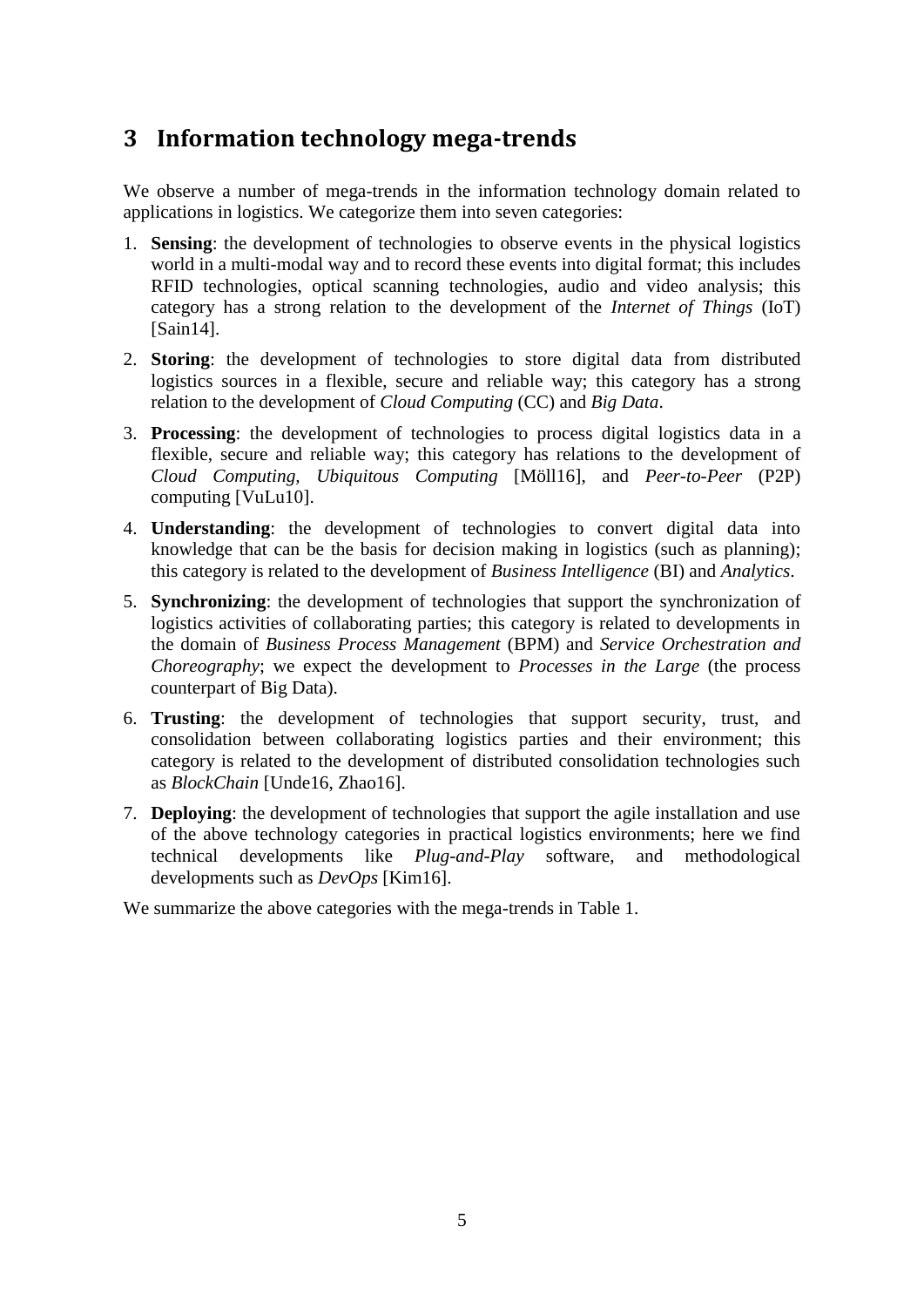| Category      | <b>IT</b> Megatrend                                                                                            | <b>Practical Appearances</b>                                                              |  |  |
|---------------|----------------------------------------------------------------------------------------------------------------|-------------------------------------------------------------------------------------------|--|--|
| Sensing       | Internet of Things (IoT)                                                                                       | Intelligent container [Lütj13]<br>RFID-tagged parcel                                      |  |  |
| Storing       | Cloud Computing<br>Big data                                                                                    | Shared repository<br>Hosted event database                                                |  |  |
| Processing    | Cloud Computing<br><b>Ubiquitous Computing</b><br>Peer-to-Peer (P2P) Computing                                 | Hosted applications<br>Embedded intelligence<br>Ad-hoc local network                      |  |  |
| Understanding | Business Intelligence (BI)<br>Analytics                                                                        | Pattern recognizer<br>Complex event analyzer                                              |  |  |
| Synchronizing | <b>Business Process Management</b><br>(BPM)<br>Service<br>Orchestration/Choreography<br>Processes in the Large | Explicit logistics process<br>management<br>Explicitly synchronized<br>logistics services |  |  |
| Trusting      | <b>BlockChain</b>                                                                                              | Distributed logistics<br>transaction ledger                                               |  |  |
| Deploying     | Plug-and-Play Software<br>DevOps                                                                               | Easily evolvable planning<br>software                                                     |  |  |

|  | Table 1: IT megatrends in categories |  |
|--|--------------------------------------|--|
|  |                                      |  |

The above seven mega-trends contribute to the development of a spectrum of IT for logistics. As these mega-trends are related to applications in logistics, we can place these megatrends in a logistics data processing cycle as shown in Figure 1:

- Logistics data is obtained in real-time fashion through sensing, e.g. when RFIDequipped materials pass by scanners.
- Sensed data is stored, either on-site at a company or off-site 'in the cloud'; storing can include transport of data from sensing to storing location; this includes data sharing mechanisms [Hofm16].
- Stored data is processed into a format that is suitable for understanding in decision making; processing can include activities like aggregation, abstraction and filtering.
- Processed data is used to understand a situation in logistics and base decisions on this, which may be planning and routing decisions, or higher-level business decisions concerning issues such as outsourcing.
- Decisions are used to synchronize the operations of collaborating partners in a supply chain or logistics network; this can happen at the operational or tactical business level.
- In all these 5 consecutive steps, trust management is an essential element to guard the business interests of all involved parties.
- Deployment is an essential element to install mechanism for all the above in an appropriate IT environment.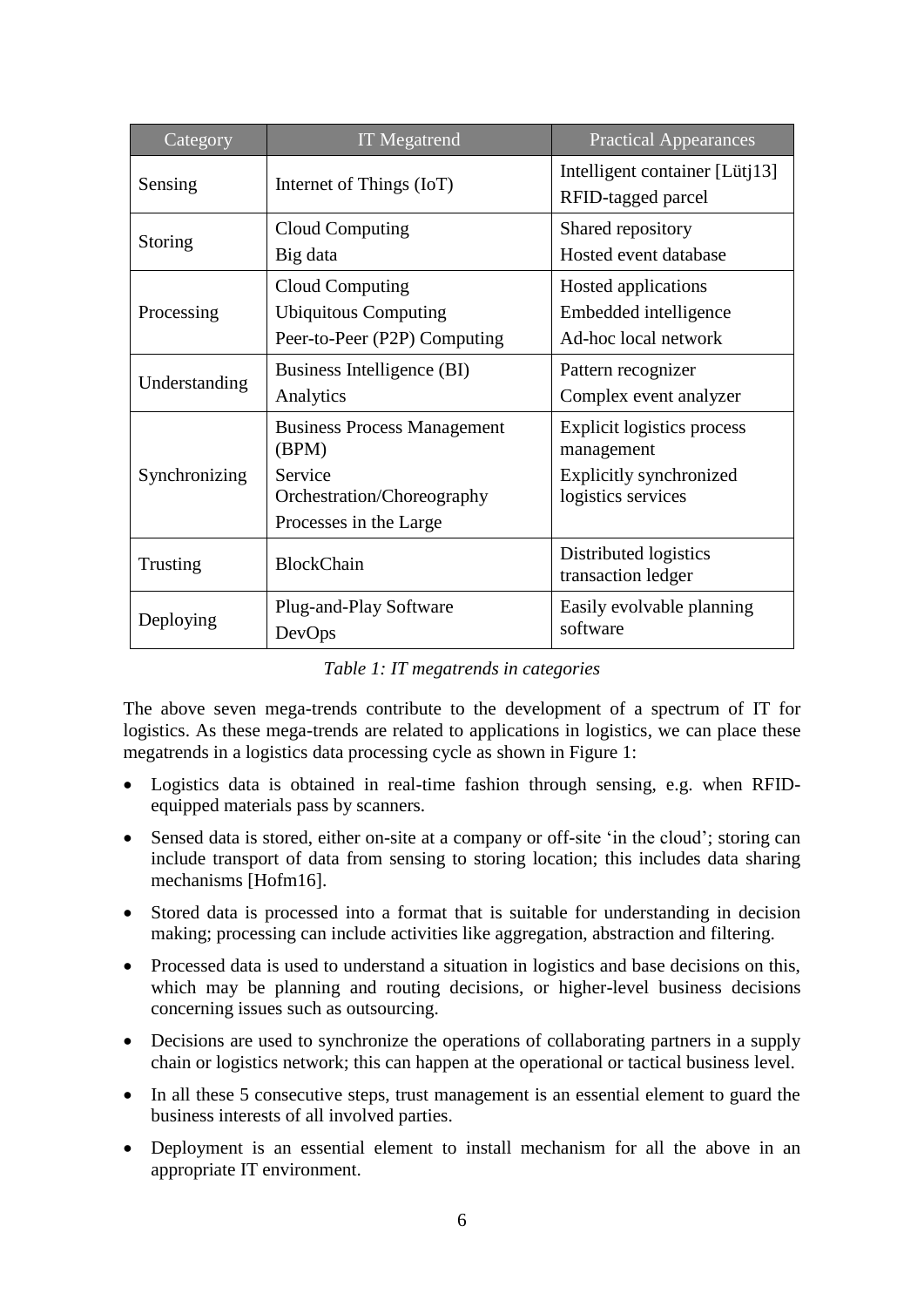

*Figure 1: IT mega-trend classes in logistics data processing*

#### <span id="page-6-0"></span>**3.1 Use classification**

To assess the horizon of usability of IT mega-trends in a logistics setting, we examine their technology readiness level. For this, we use the AIDA classification that distinguishes between four stages:

- 1. Awareness: parties in the logistics domain are aware of the existence of possibilities related to an IT mega-trend, but are not yet concretely interested in applying it.
- 2. Interest: parties in the logistics domain are interested in exploring possibilities of technology related to an IT mega-trend, but have no concrete desire yet to apply it.
- 3. Desire: parties in the logistics domain have a concrete desire to apply technology of an IT mega-trend, but are not yet in the actual process of application.
- 4. Action: parties in the logistics domain are actually in the process of applying technology from an IT mega-trend, or already using it in practice.

In Table 2, we give an overview of the estimated AIDA readiness levels for the IT megatrends of Table 1. We have to make one remark regarding this table. We have classified ubiquitous computing to be in the Awareness stage. This is true from its Technology Readiness Level (TRL) for various autonomous assets used by logistics. Cars, fully automated terminals and warehouses already have a higher TRL, where assets have computational capabilities and are able to autonomously make decisions within particular limits. However, many other autonomous assets still have a TRL of 3 or 4.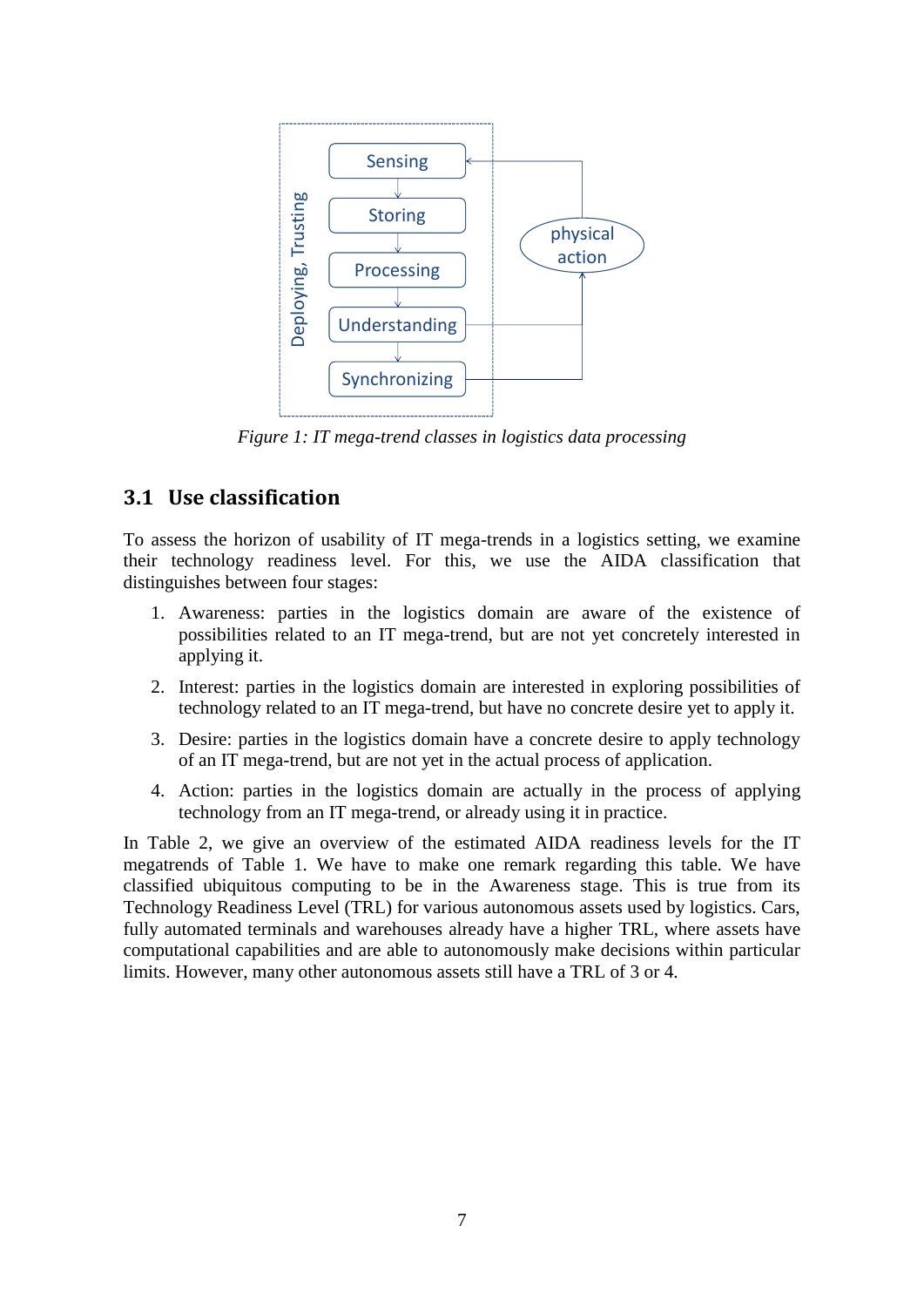| <b>IT</b> Megatrend                         |   | $\mathbf{A}$ |   | D | $\mathsf{A}$ |
|---------------------------------------------|---|--------------|---|---|--------------|
| Internet of Things (IoT)                    |   |              |   | X |              |
| Cloud Computing                             |   |              |   |   | X            |
| Big Data                                    |   |              | X |   |              |
| <b>Ubiquitous Computing</b>                 | X |              |   |   |              |
| Peer-to-Peer (P2P) Computing                | X |              |   |   |              |
| Business Intelligence (BI)                  |   |              |   |   | X            |
| Analytics                                   |   |              |   | X |              |
| <b>Business Process Management</b><br>(BPM) |   | X            |   |   |              |
| Service Orchestration/Choreography          |   | X            |   |   |              |
| Processes in the Large                      | X |              |   |   |              |
| <b>BlockChain</b>                           |   |              | X |   |              |
| Plug-and-Play Software                      | X |              |   |   |              |
| Dev-Ops                                     | X |              |   |   |              |

*Table 2: estimated readiness level of IT mega-trends in logistics domain*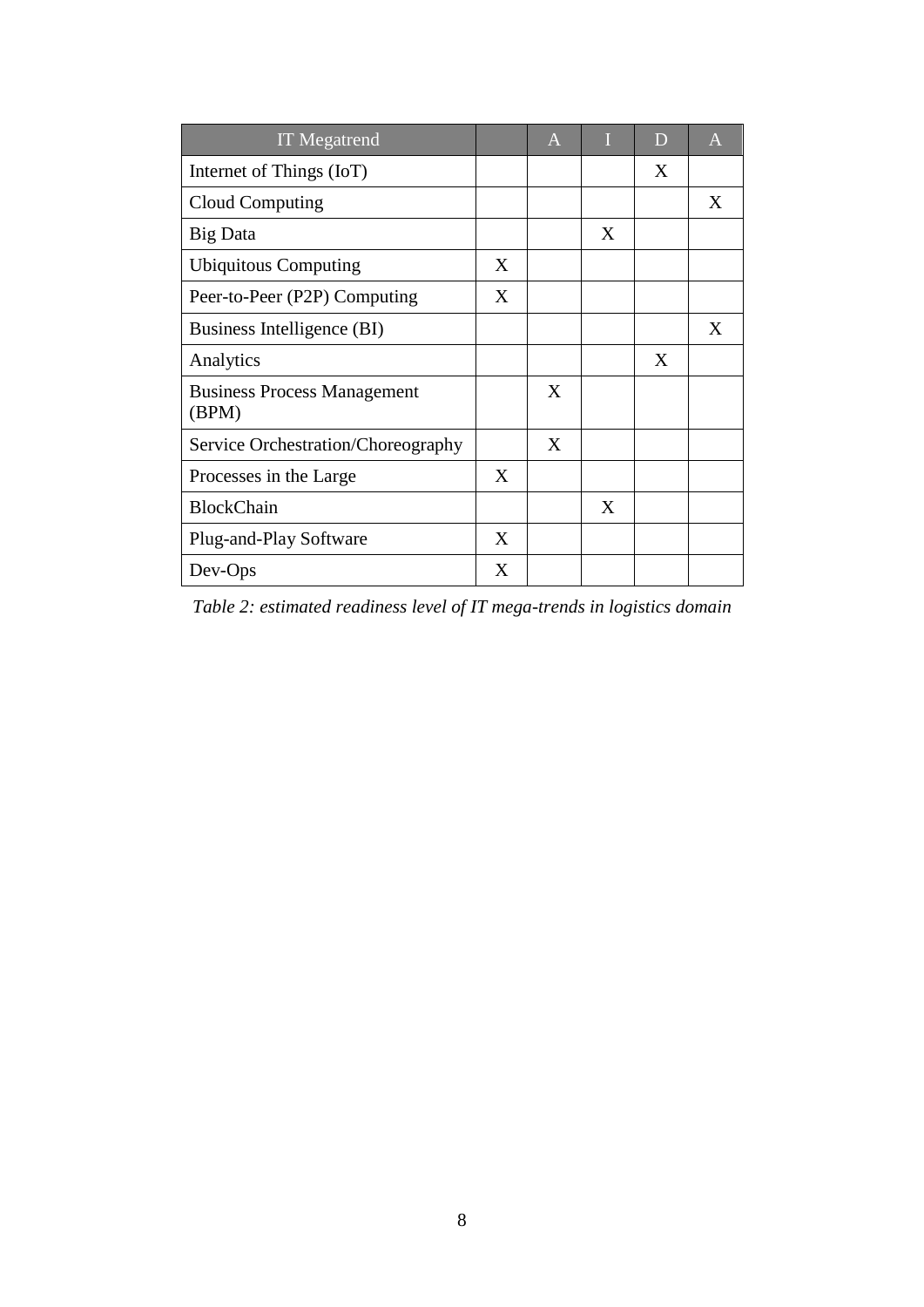#### <span id="page-8-0"></span>**4 Logistics life cycle concept**

In this section, we explore the engineering of logistic business life cycles. First, we discuss a simple life cycle model we use and show how this should be used at two levels to understand the logistics playing field in full. Next, we discuss a business engineering approach that is conceptually based on the same two levels. Finally, we combine the logistics life cycles and the business engineering approach.

#### <span id="page-8-1"></span>**4.1 POC life cycles**

To model the dynamic nature of logistics business, we use a Partner-Operate-Consolidate life cycle, as shown in Figure 2. In the *partner* phase, organizations find each other and set up a collaboration (like the logistics support for a supply chain). In the *operate* phase, a network of organizations collectively performs the collaboration (like controlling a supply chain [Gref13]). In the *consolidate* phase, the collaboration is ended and all rights and obligations between partners are consolidated, as well as the tactic/strategic information resulting from the collaboration.



*Figure 2: logistics business life cycle*

Related to the first logistics mega-trend identified in Section 2, this life cycle can be used both for modeling the dynamics of logistics business processes and the dynamics of logistics infrastructures - which are very different: the process life cycle is 'embedded' in the infrastructure life cycle, as relatively dynamic processes use relatively static infrastructures - where 'dynamic' and 'static' refer progression in life cycles. This leads to a concept as shown in Figure 3.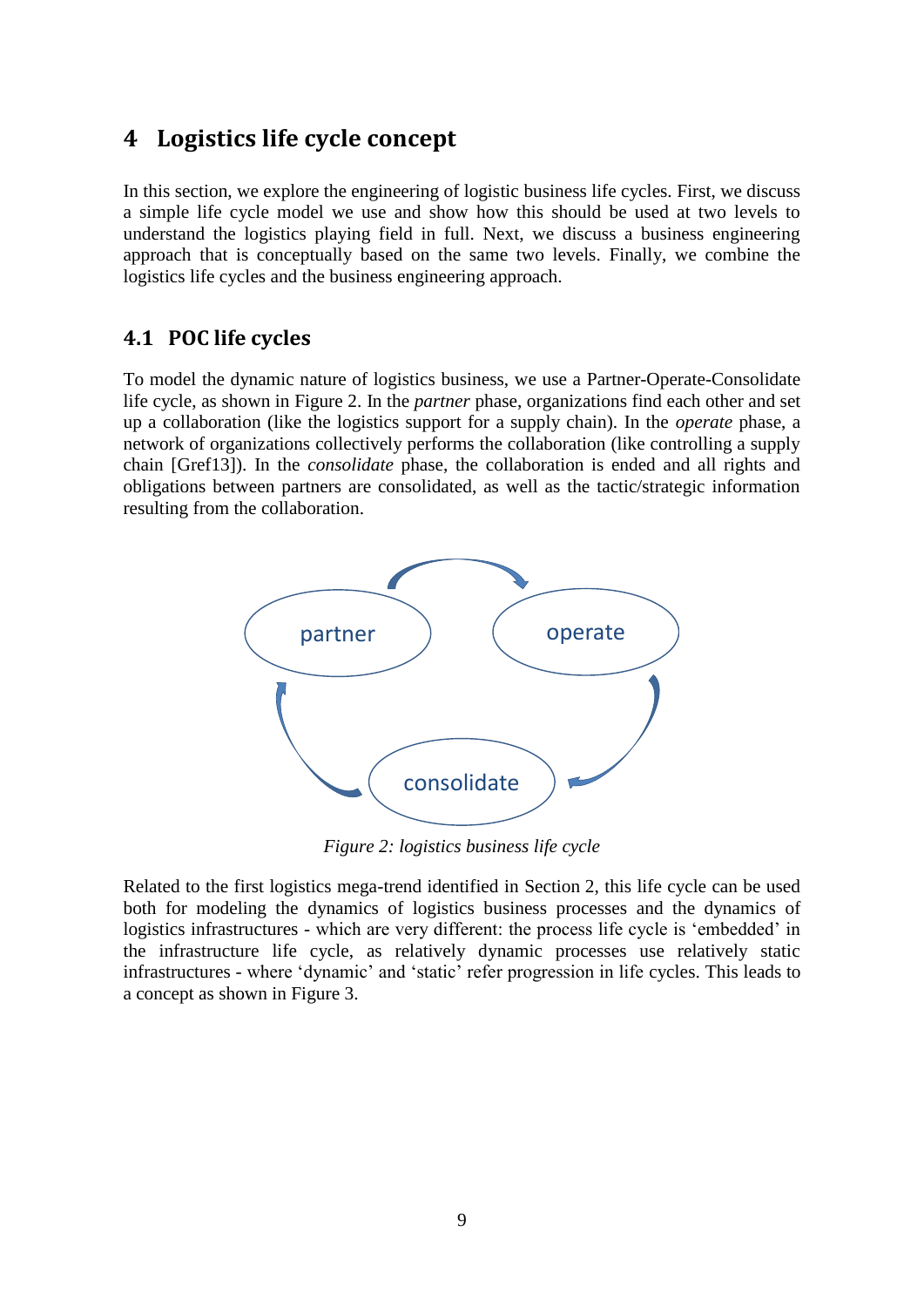

*Figure 3: embedded logistics life cycles*

But given the fact that processes can use many infrastructures on the hand and infrastructures can serve many processes, this 'embedding' relation is not one-to-one, but many-to-many. This means that Figure 3 is a vast over-simplification and we need a more advanced relationship.

#### <span id="page-9-0"></span>**4.2 Business engineering approach**

To support these two life cycles, we use a business engineering approach that is based on this principle. We choose the BASE/X [Gref15,Gref18] approach. Figure 4 shows the four business engineering layers distinguished in BASE/X.



*Figure 4: BASE/X business engineering layers*

The top two layers are devoted to the *what* of service-dominant business, i.e., to the goal of an organization. The *business strategy* (S) layer describes the overall strategy of a service-dominant organization, i.e., the identity of an organization in a business market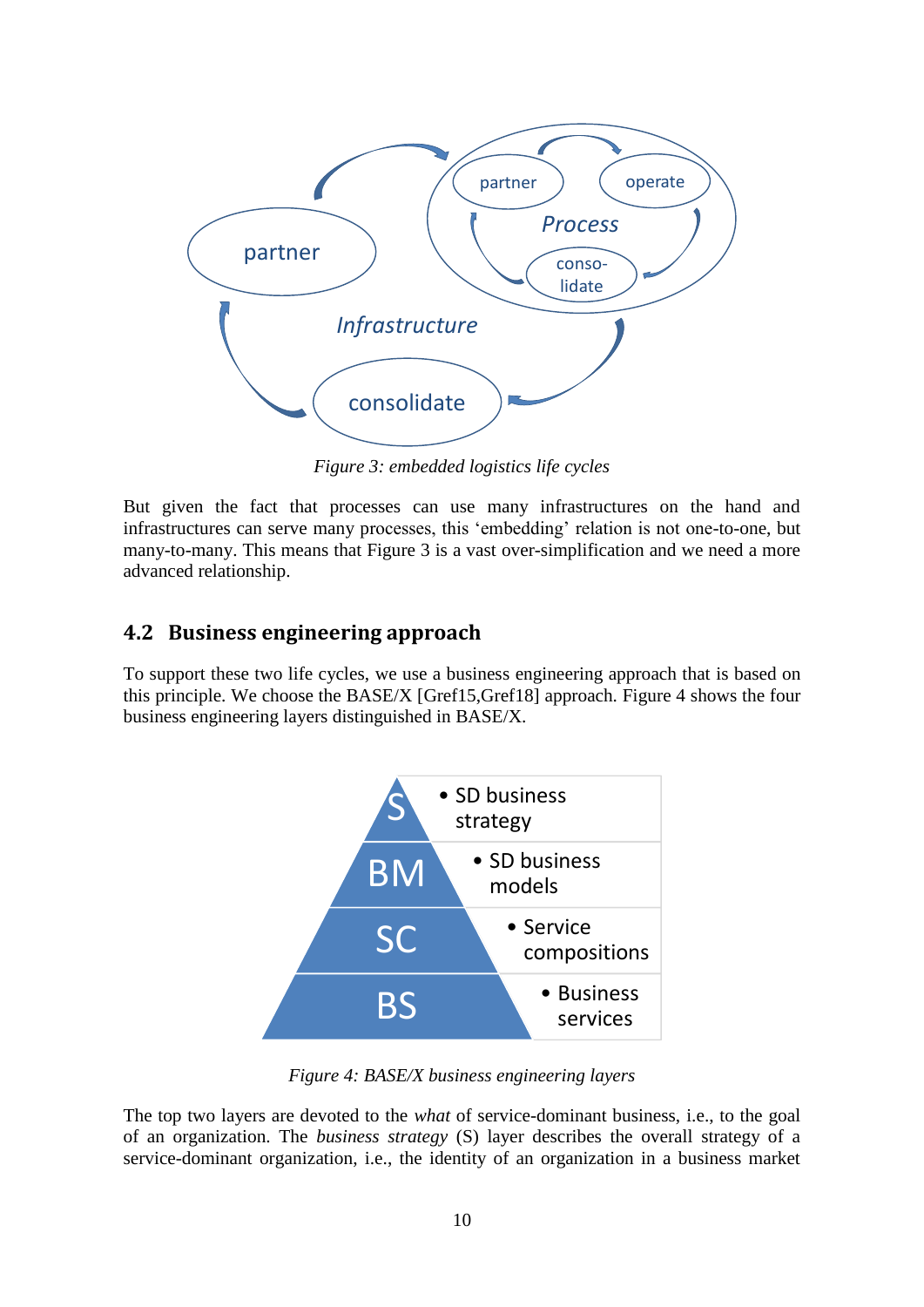(resulting from a business vision). A business strategy is relatively stable – it has a long horizon and changes in an evolutionary way over time. A business strategy is designed to exist in a market with other players (potential customers, collaborators and competitors), but is not formulated in concrete relationships with these. The *business model* (BM) layer describes the business models of a service-dominant organization, i.e., its market offerings in terms of customer-oriented solutions with a value-in-use and the associated costs and benefits. Business models are agile – they are created and dismissed as market circumstances change in a revolutionary way for a medium-term horizon. Business models are formulated in terms of concrete business relationships with other players.

The bottom two layers of the business pyramid are devoted to the *how* of business, i.e., the way goals of an organization are reached in business terms. The *business service* (BS) layer at the bottom of the pyramid describes the business services of a service-dominant organization, i.e., the modular capabilities of an organization that are relevant to its customers. Business services are relatively stable – as they are based on business resources (infrastructure, personnel, knowledge, capital), they evolve over time. Customers are interested in service functionality - business resources are fully encapsulated by services. The *service composition* (SC) layer describes the way business services are composed (combined) to realize a business model, i.e., they bundle capabilities into solutions. The service composition determines the realization of the customer journey. Services may belong to the organization at hand or be offered by collaborating organizations in a network. Service compositions are agile – they are created and dismissed as business models are.

Business engineering in BASE/X takes place in two distinct design cycles: the strategic design loop and the tactical design loop (illustrated in Figure 5). In the *strategic design loop*, business strategy and business services are engineered with a long-term horizon, dealing with complexity and stability. In the *tactical design loop*, business models and their implementation in service compositions are engineered with a medium-term horizon, dealing with agility and innovation. In business engineering, both loops are performed on a cyclical basis – there is no specific start or end. Both loops are periodically synchronized with respect to the goals and means of an organization. The confrontation of goals is used to analyze the alignment of the identity of an organization (defined in its strategy) with its market offerings (defined in its business models). The confrontation of means is used to analyze the alignment of required business capabilities of an organization (defined in its service compositions) and its available capabilities (defined in its business services).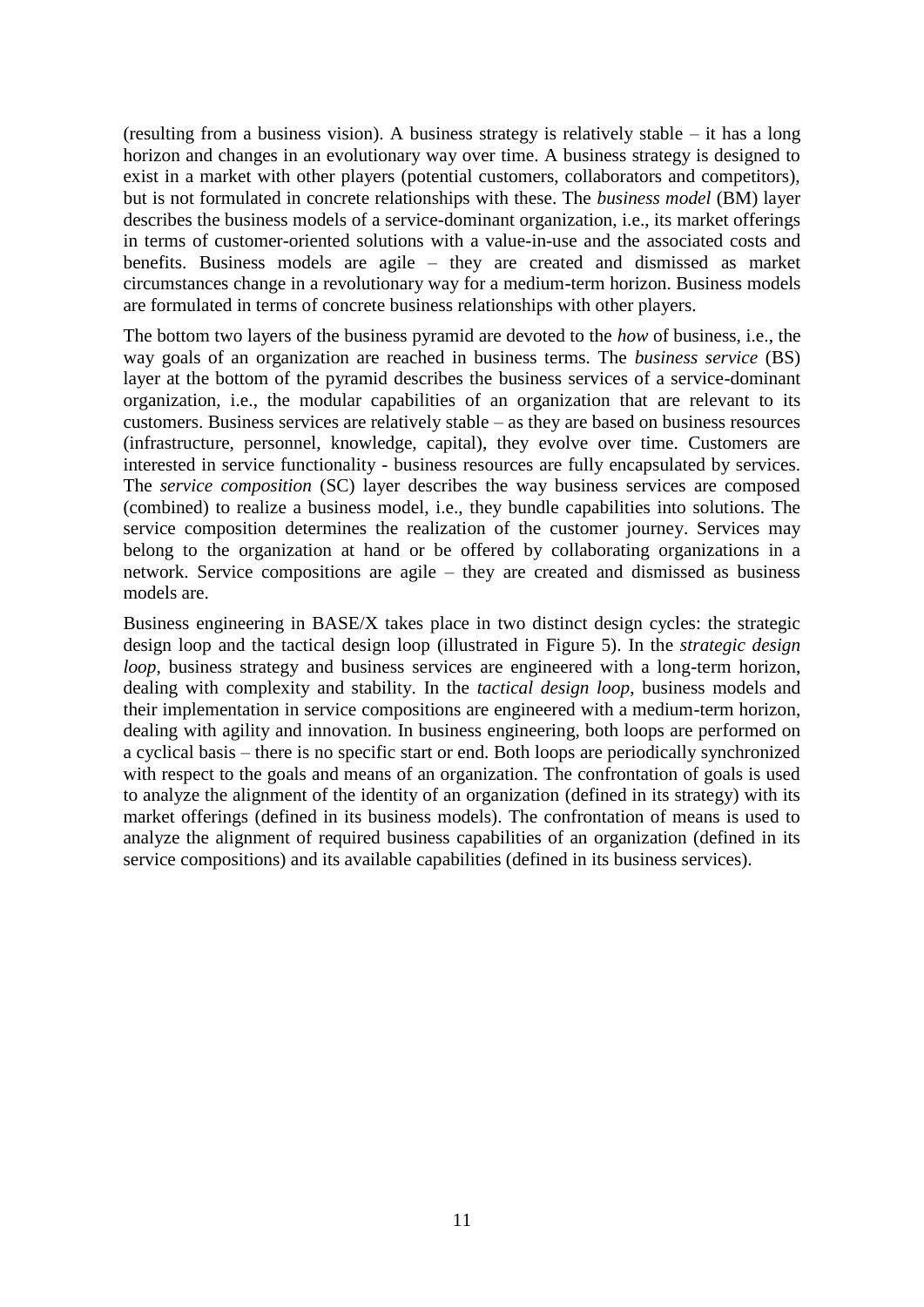

*Figure 5: business life cycles in BASE/X*

#### <span id="page-11-0"></span>**4.3 Business engineering of POC life cycles in logistics**

Given the distinction between logistics infrastructure POC lifecycles and logistics process POC lifecycles, we can map these to the BASE/X business life cycles: infrastructure lifecycles are related to the BASE/X strategic design loop, process lifecycles to the BASE/X tactical design loop. This has a number of consequences, depending on the nature of an organization. We sketch these consequences below.

**Asset-heavy organizations** traditionally think from the strategic design loop in Figure 5. Examples are infrastructure operating organizations, such as a port authority (e.g. Havenbedrijf Rotterdam) or a large container terminal (e.g. ECT). The planning cycle of the strategic design loop, however, typically is longer than cost/benefit forecasting periods. This means that shorter-term business models need to be developed in the tactical design loop, such that these should 'cover' long-term investments. This may mean that multiple business models must be operated in parallel, such that business models can be phased out and phased in as markets develop. Currently, this leads to tension in positioning in markets and to hindrance of innovation.

**Asset-light organizations** can think from the tactical design loop in Figure 5. Examples are 4PL organizations in logistics that do not own a transport fleet. These organizations are not heavily constrained by long-term investment decisions. They do need to partner with asset owners, however, as logistics does need physical assets for operation. Given their relatively short-term thinking, aligning their business models with those of assetheavy organizations may be cumbersome. This leads to tension in network formation (the *partner* phase in Figure 2) and to hindrance of the development of market-wide platforms for dynamic collaboration.

**Hybrid organizations** (i.e., that embody both types discussed above) may experience the tension fields described even at an intra-organizational level - creating obstacles for organizational evolution and innovation.

This calls for new structures for:

1. Strategy and business modeling in logistics that separates strategic and tactical thinking without isolating them.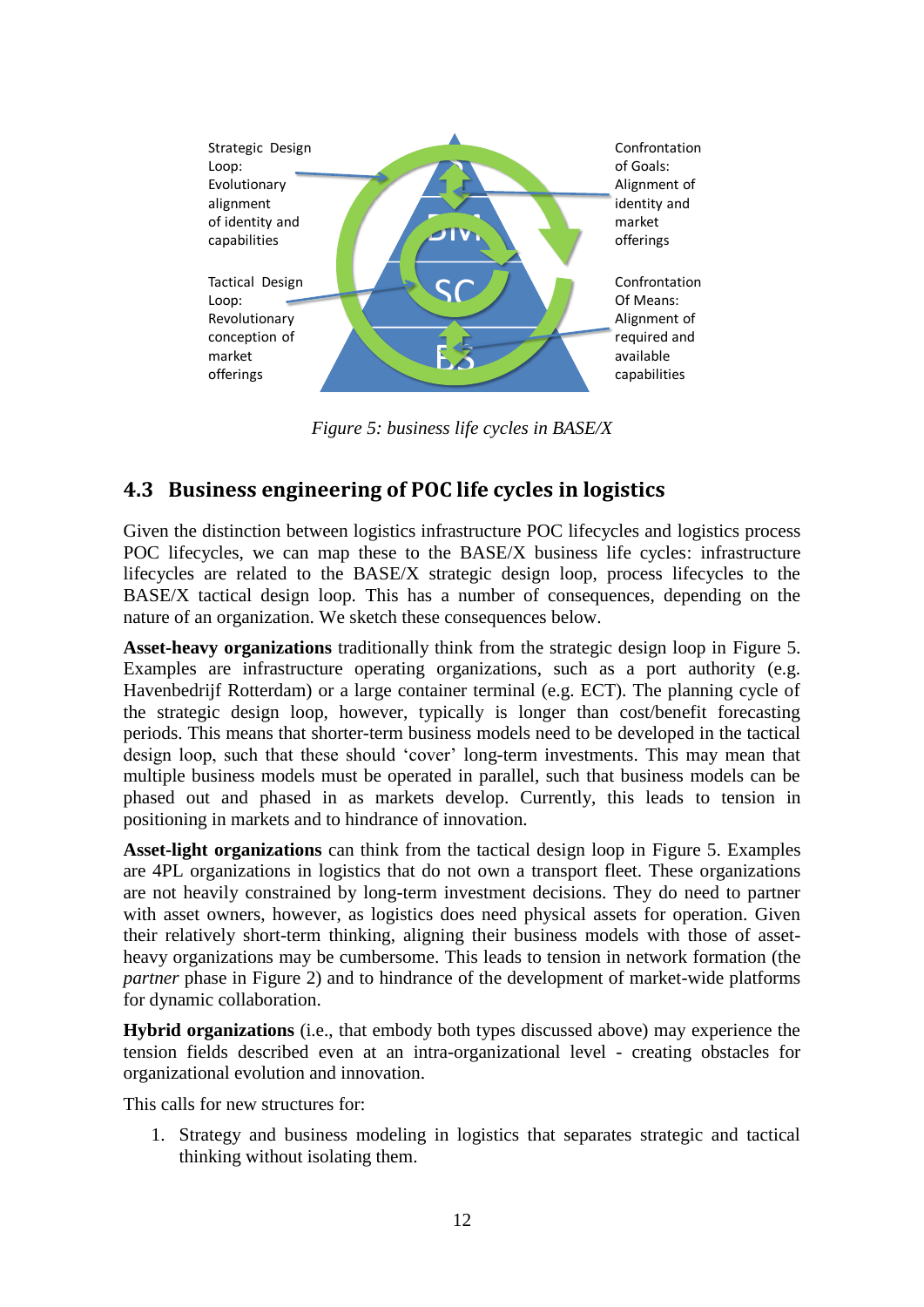- 2. Collaboration models that enable consortium/collaboration forming on tactical horizons even for asset-heavy organizations. This requires an extended notion of cost/benefit models in the *partner* phase, a complete accounting model in the *operate* phase, and a settlement model in the *consolidate* phase (see Figure 2).
- 3. Mechanisms to project/transfer cost/benefit forecasts/realizations between the two life cycle levels shown in Figure 3.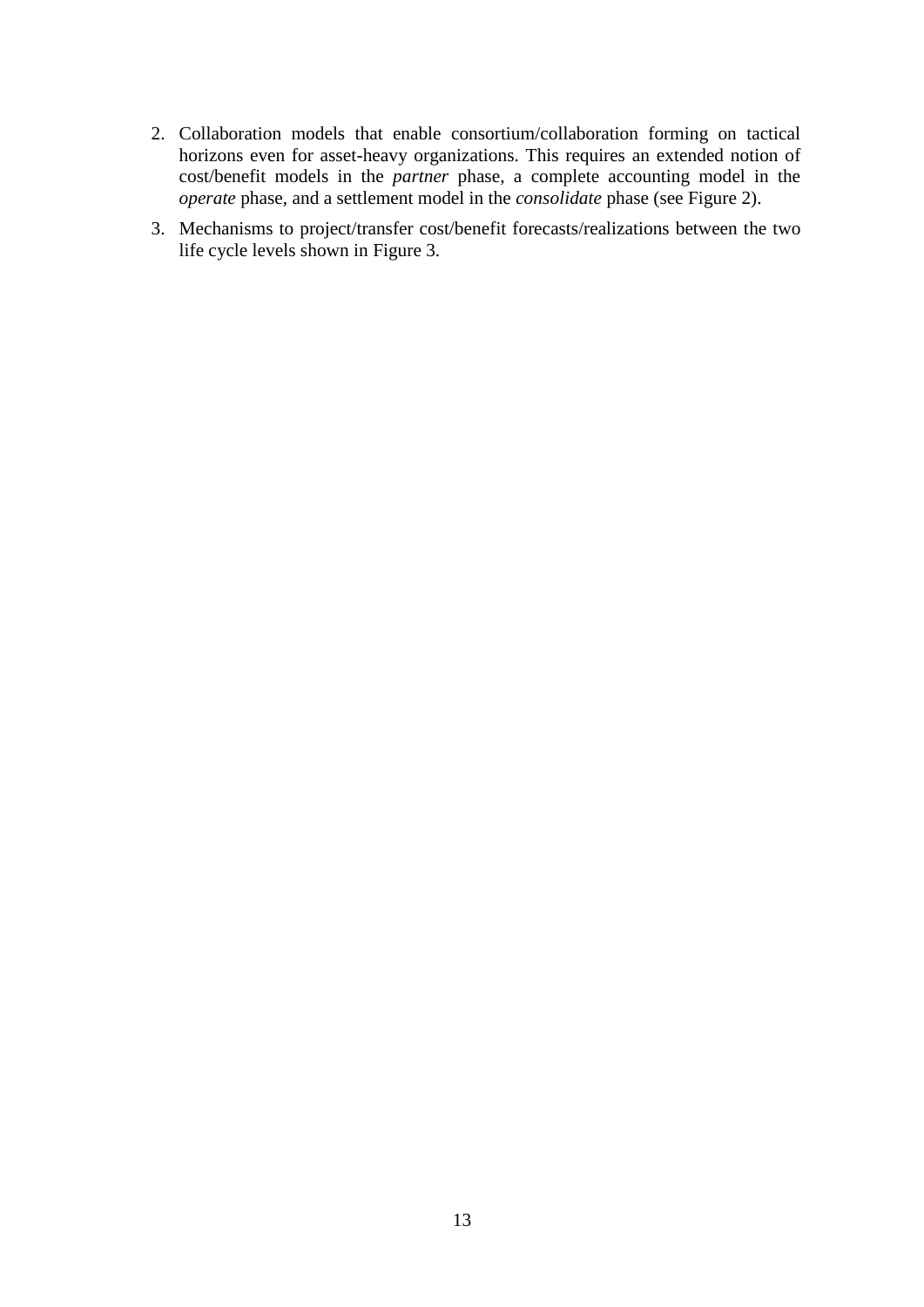### <span id="page-13-0"></span>**5 Leading IT-enabled logistics innovation concepts**

We distinguish a short selection of leading IT-enabled logistics innovation concepts the full realization of which can be considered 'dots on the horizon' of modern logistics. These concepts (which are desirable end states) are related to the logistics mega-trends (which are developments), but of a different nature.

#### <span id="page-13-1"></span>**5.1 The innovation concepts**

We identify the following main innovation concepts for IT-enabled logistics:

- 1. **Physical internet**: the use of highly modular logistics containers that can be arbitrarily combined (bundled) and split (unbundled) to create a 'packet-switched' logistics concept enabled by data sharing for increased situational awareness.
- 2. **Synchro-modality**: the ex-ante planning of multiple modalities for individual transport legs in a logistics process combined with the en-route selection of modalities based on (near) real-time information.
- 3. **Self-organizing logistics**: the use of local intelligence for creating logistics processes with self-organizing, emerging overall behavior.
- 4. **Cross-chain control centers**: the intelligence to enable the sharing of information and physical resources (infrastructure) across heterogeneous logistics processes to optimize the overall behavior of each of them.

These main logistics innovations all share a similar underlying concept of distribution of decision support based on an increase of high quality data of various resources. Like in autonomous assets, one could also imagine an autonomous pallet routed via a logistics network with many different stakeholders involved. This latter would be a highly selforganized logistics network enabling the Physical Internet. On the other hand, decision support for dynamic routing could be implemented in hubs or different LSPs utilizing various hubs and transport modalities between these hubs, based on a predicted Quality of Service (QoS) of a logistics (sub) network. QoS parameters could be for instance average duration of a logistics activity with mean deviations that variate over time, probability of delays caused by for instance incidents or accidents, mean time to handle these delays, costs, and sustainability, independent of the service provider of a particular logistics activity. A similar set of QoS parameters can be found for the Internet. A QoS could be used for synchro-modal planning, thus enabling synchro-modality and becoming a core concept of the Physical Internet.

Cross-chain control center functionality is already offered by a number of globally operating LSPs that have sufficient buying power or are able to bundle shipments of different customers to obtain lower transport rates. This functionality might be improved by adding an extra parameter reflecting sustainability, which can be made transparent to customers of a cross-chain control center.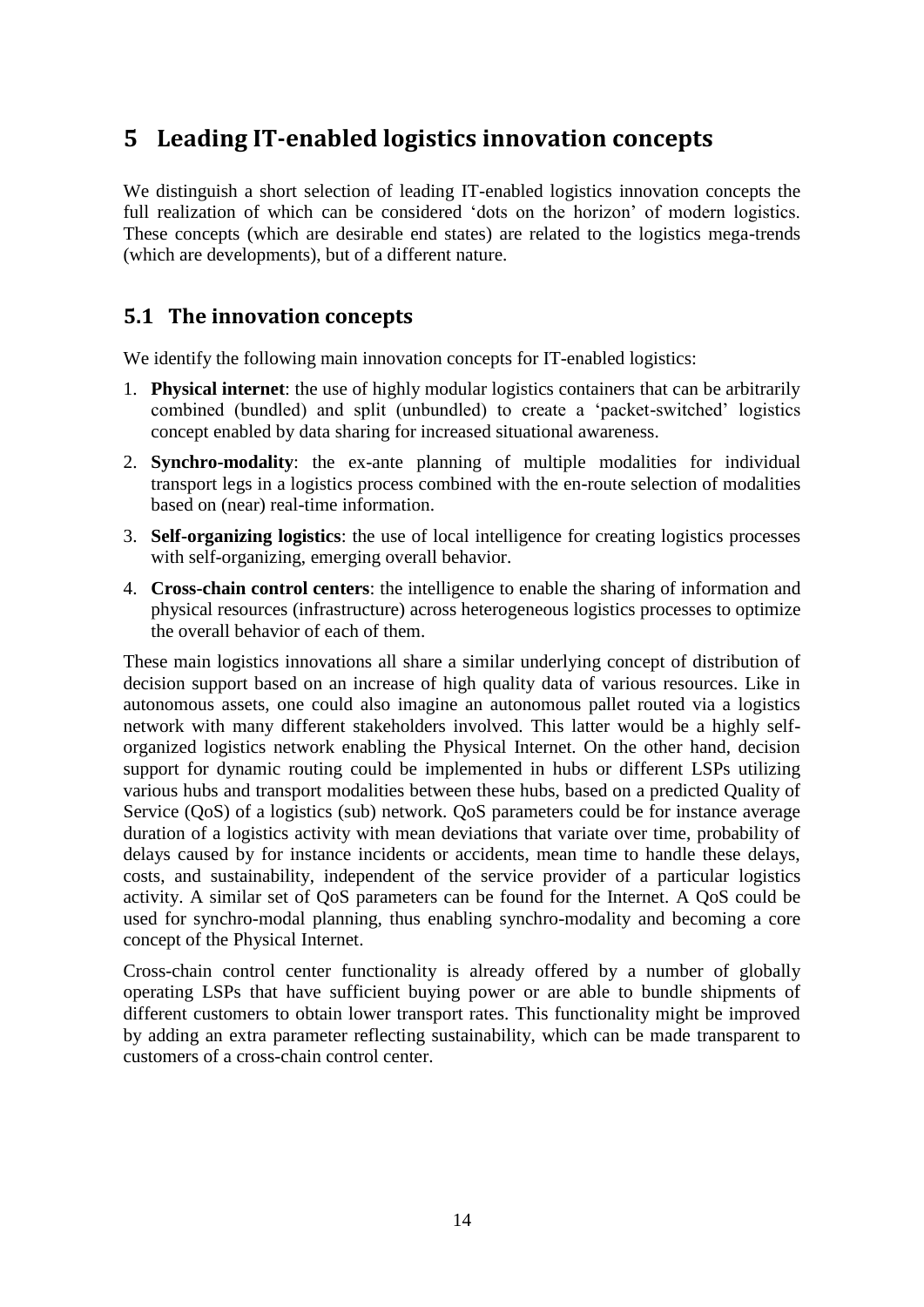### <span id="page-14-0"></span>**5.2 Relation to logistics mega-trends**

|                                                   | Physical<br>Internet                                        | Synchro-<br>Modality                                 | Self-<br>Organization                                       | Cross-Chain<br>Control                               |
|---------------------------------------------------|-------------------------------------------------------------|------------------------------------------------------|-------------------------------------------------------------|------------------------------------------------------|
| Strategy<br>VS.<br>Operations                     | Infrastructure<br>setup vs.<br>infrastructure use           | Innovation in<br>planning                            |                                                             |                                                      |
| Industrialization<br>and Professio-<br>nalization | Strong<br>industrialization<br>and<br>standardization       | Standardization,<br>collaborative<br>business models |                                                             | Standardization,<br>collaborative<br>business models |
| Support for<br>New Economic<br>Paradigms          | Innovative<br>business models<br>based on QoS<br>assessment |                                                      | Innovative<br>business models<br>based on QoS<br>assessment |                                                      |

In Table 3, we show the relation between the logistics mega-trends and the logistics innovation concepts in terms of requirements and issues.

*Table 3: logistics innovation concepts and mega-trends*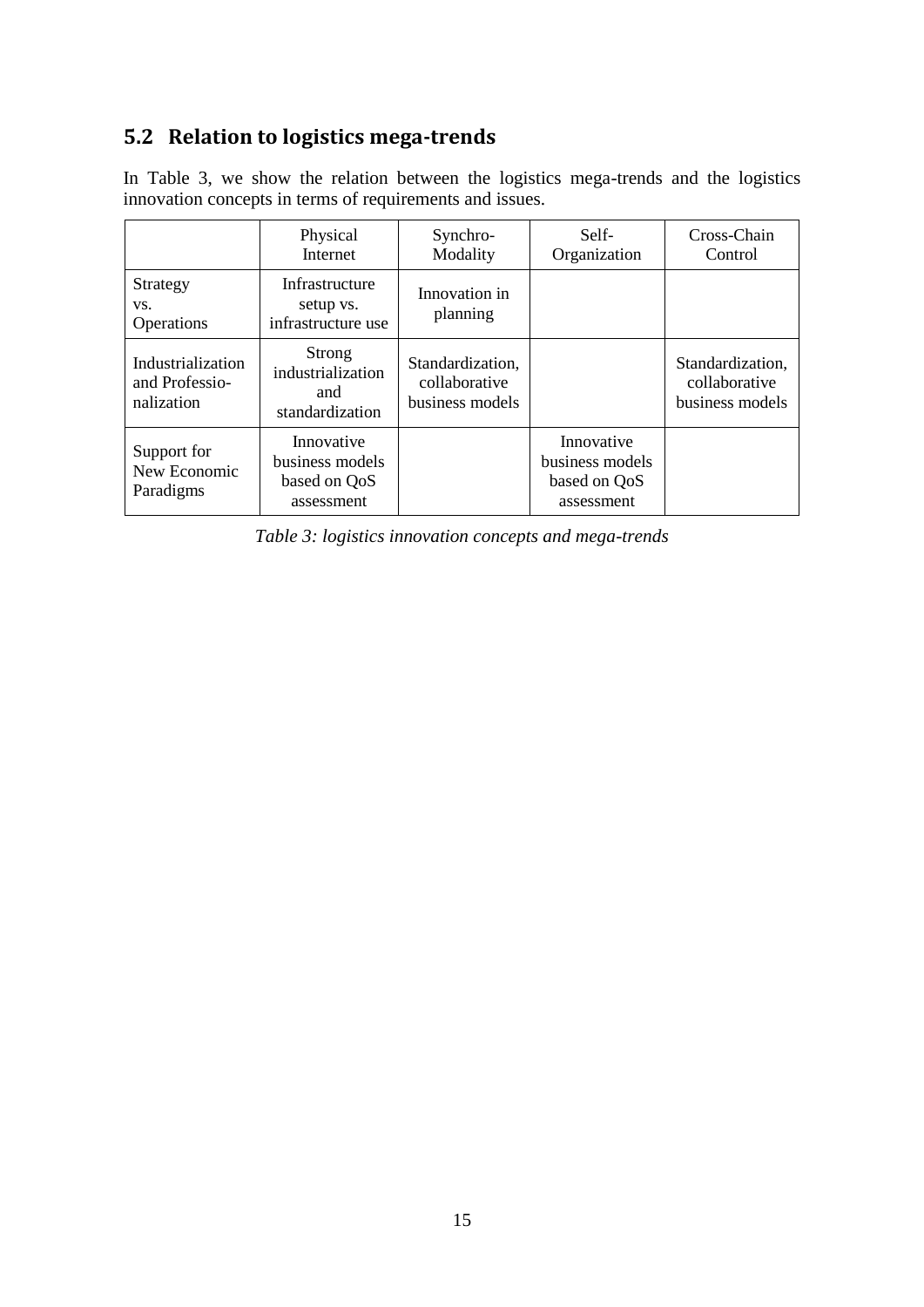### <span id="page-15-0"></span>**6 Integration into vision landscape**

We integrate all of the previous sections into what we call a vision landscape for the future of logistics and IT. Next, we place this landscape in the context of developments in logistics and IT in the Netherlands and Europe, focusing on the important role of data platforms and open standards in logistics.

#### <span id="page-15-1"></span>**6.1 A vision landscape**

This vision landscape is shown in Figure 6. The two focal points of the vision landscape are the logistics mega-trends (as discussed in Section 2) and the IT mega-trends (as discussed in Section 3). Both mega-trends exist in their own context: a societal one and a technological one. The logistics mega-trends imply requirements to the IT mega-trends (the bottom rounded arrow); the IT mega-trends provide opportunities to the logistics mega-trends (the upper rounded arrow). Requirements are for example visibility, agility, resilience and compliance. Opportunities are for example local operation, real-time operation and intelligent operation.



*Figure 6: vision landscape of logistics and IT*

To channel the interactions between the two mega-trends (and avoid the current ad-hoc, chaotic nature of interactions), we interpret them in the context of the logistics dual life cycle model (as discussed in Section 4 and concretize them using the leading IT-enabled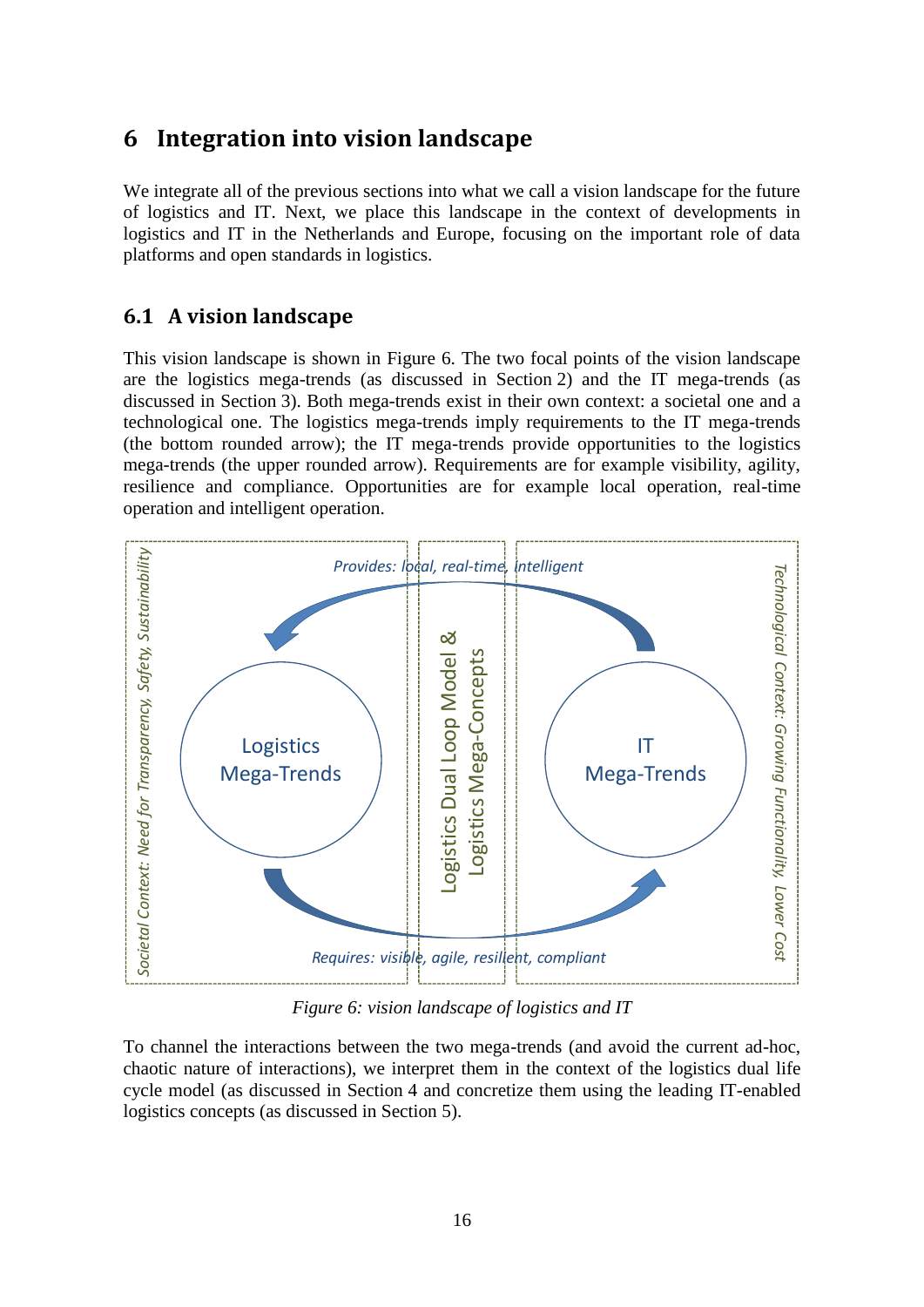#### <span id="page-16-0"></span>**6.2 The role of data platforms and open standards**

Data sharing is the core challenge to enable logistics innovations and fully exploit IT innovations. This comprises two aspects, namely open standards for data sharing and platforms implementing these open standards.

Analysis of various publicly funded projects in the Netherlands and the EU shows that these projects lead to proprietary, i.e. single stakeholder acting as dominant player, solutions and potential de facto standards. An example of the latter is the development of the Open Trip Model (OTM) [OTM18] in the Netherlands, which has been developed from a proprietary visibility solution of a large retailer. OTM differs however from a proprietary solution developed by IBM and Maersk in the EU FP7 SEC CORE project [COR18] and will differ from the visibility solutions developed by the H2020 Aeolix project [Aeol18]. Since logistics innovations require large scale data sharing to increase data completeness and data consistency, i.e. all stakeholders involved have to share data electronically, open standards are required.

Analysis of open standards and their implementation fits the analysis of projects leading to proprietary solutions. Although there are sufficient open standards, their implementation leads to single stakeholder – or (port) community solutions, where the latter is supported by one or more data platforms. The underlying reasons are twofold, namely:

- 1. Representation of open or defacto standards and their implementation guides standards are either represented in a proprietary format, an open format like an XML Schema Definition that does not contain semantics, or unstructured formats. The lack of a meta-model to represent open standards prevents innovation of applying these open standards and leads to different interpretations and thus implementations.
- 2. Underlying paradigm the underlying paradigm of many data sharing standards and platforms is replacing business documents with structured electronic messages that can be exchanged between IT systems. Recently, an Event Driven Architecture is implemented supporting supply chain visibility.

Due to these two reasons, innovations become single stakeholder solutions, like the development cycle for adoption of IT innovations illustrates (see Figure 7). This figure shows various routes that can be taken. For instance, a large retailer can experiment and implement a solution for supply chain visibility fed by data of its service providers. The interfaces with those service providers can be made publicly available with the intention to make it an open standard. This is the example of the Open Trip Model (OTM) [OTM18], currently published as a defacto standard for supply chain visibility in the Netherlands. Other supply chain visibility solutions are current implemented by Maersk and under validation in the H2020 Aeolix project. These differ from OTM. Another example is a custom authority in the European Union that initially developed a single stakeholder solution, but later on had to align these solutions with other customs authorities to reduce the administrative burden for traders. Due to national differences in implementations of EU Directives, it resulted in single stakeholder solutions based on a defacto standard developed by the World Customs Organization (WCO). Those customs authorities that did not yet have electronic interfaces, take these defacto standards to initiate a business experiment.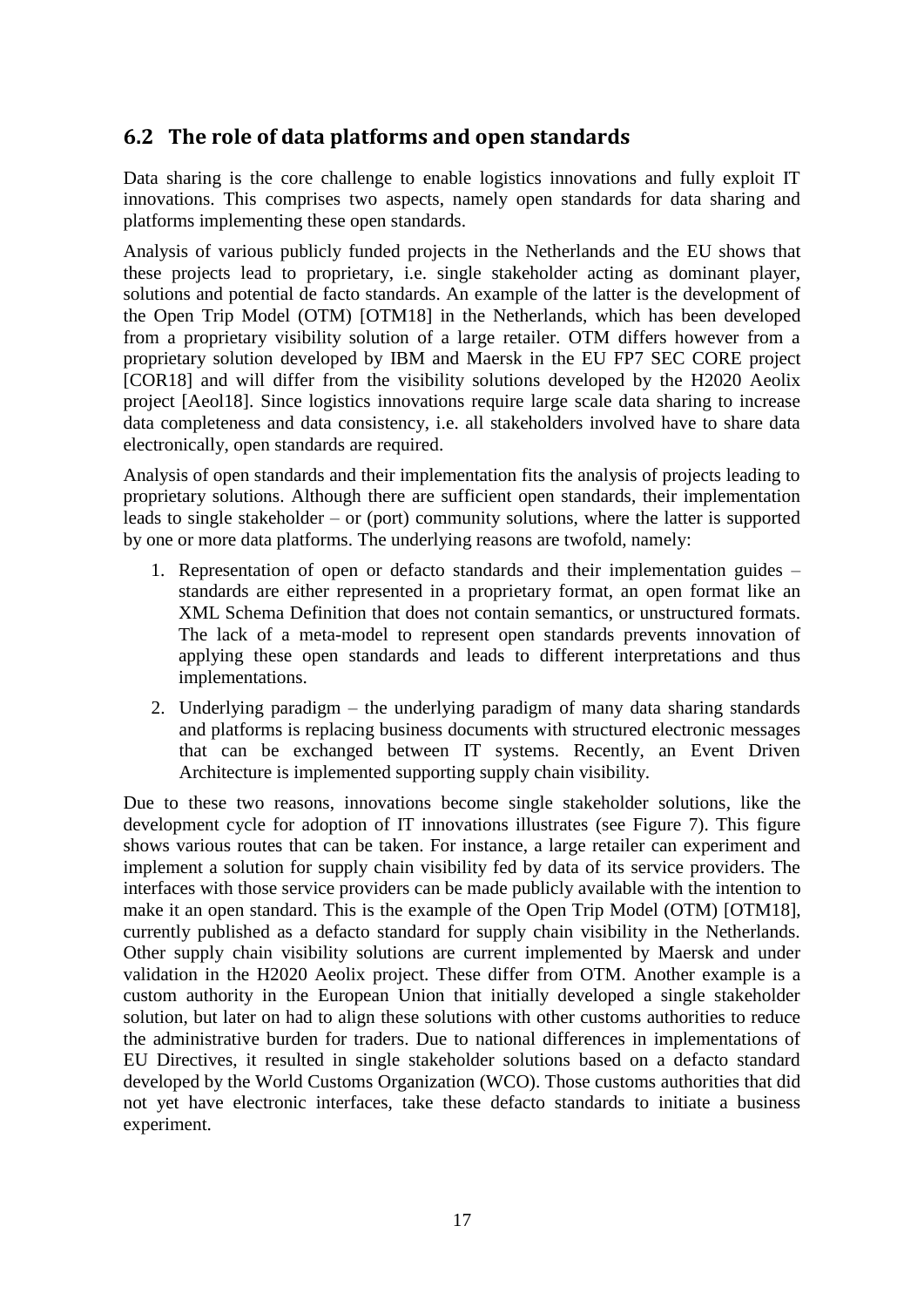

*Figure 7: development cycle for adoption of IT innovations*

To overcome this situation, the two underlying reasons have to be addressed and agreed upon by all relevant stakeholders. The solutions that address these reasons have to be standardized to create a framework by which organizations and platform providers can innovate. These solutions can also be input for funding schemes according the 'comply' or 'explain' approach: comply and adopt the solution and explain when the solution has been extended or changed. The latter probably reflects an innovation that has not yet been dealt with or is not yet known and may lead to an update of the solution.

The proposed solution consists of three components. Firstly, standards for data sharing have to be published in a machine readable format so organizations and data sharing platforms can use them directly to implement these standards. These machine readable formats should represent semantics of the standards that has to be unambiguous. The Ontology Web Language (OWL) [OWL18] is an open standard to share semantics, it is also used for developing the Industrial Data Space [Otto16].

The second component of the solution is that semantics should be a data representation of physical reality. For instance, a container should have a semantic representation of relevant data required for transport. Places, locations, and organizations have different roles that should be aligned and simplified. These roles most often refer to responsibilities, e.g. place of acceptance, the particular function of a hub, e.g. a port of loading, or the role of an organization relative to others in a logistics chain, e.g. the (original) shipper known by the shipping line as the one that owns the cargo. Standardizing semantics is not sufficient; also interaction patterns have to be standardized since these reflect which data has to be shared at what time.

These interaction patterns are the third component of the solution. They support what is known as 'value exchange'. Value exchange is based on business services, e.g. transport, transshipment, and storage. These business services require data, e.g. transport requires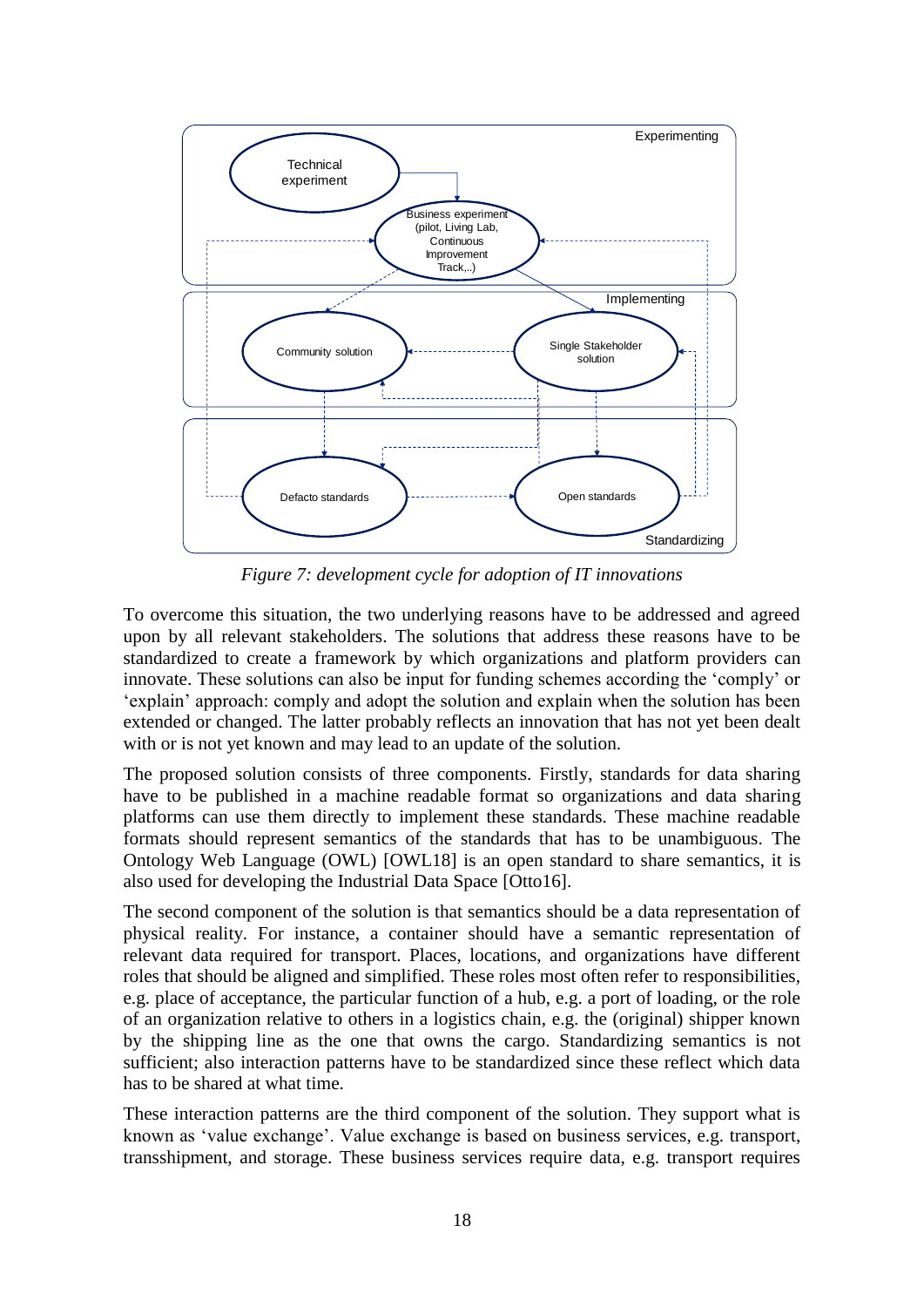data of the cargo, places, prices, and conditions. This data is gradually shared between a customer and service provider: a booking provides a rough estimate of the cargo resulting in a quote of a service provider. So, interaction patterns support value exchange and reflect data requirements in the commercial – and delivery processes of value exchange.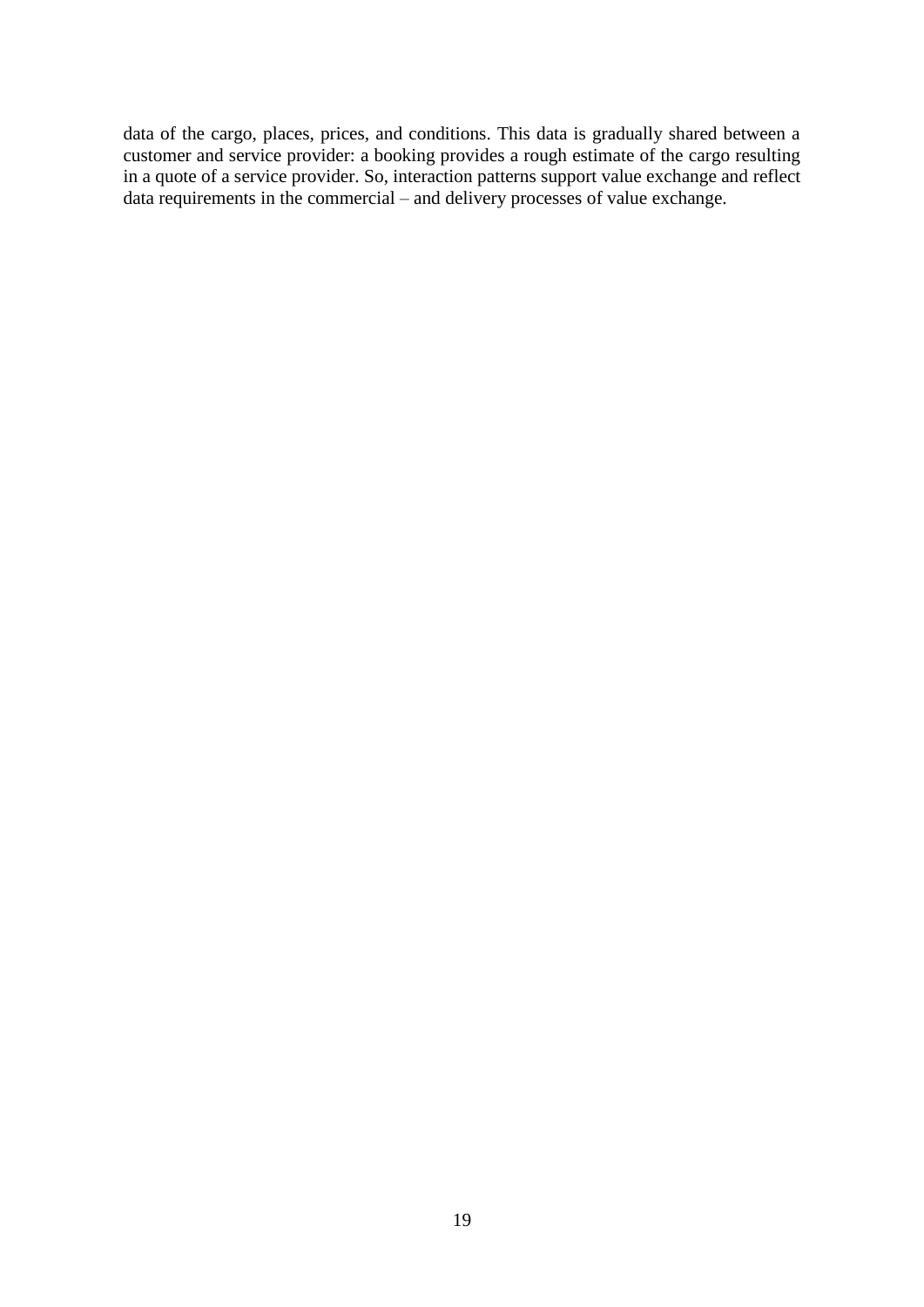### <span id="page-19-0"></span>**7 Conclusions**

Currently, we see many initiatives to create more efficient and effective business processes in logistics. Business innovations are mostly driven by logistics principles or from a strategic perspective, e.g. home delivery by retailers. Required IT support is often factored in at a later stage – and consequently often in a sub-optimal way. We believe that functional requirements from the logistics domain and technological possibilities from the IT domain should be better aligned – in the context of major societal and technical developments (as illustrated in our vision landscape – see Figure 6 in this document).

Standardization is currently not properly supporting the innovation processes in logistics and IT. Standardization bodies and processes need to innovate to overcome the issue of competing standards. Innovative technology like blockchain technology will only be a disruption in case it evolves into a defacto standard for community solutions. Most of the current blockchain infrastructures are still single stakeholder or commercial solutions.

In our view, a vision and supporting governance procedures are required to develop a solution like the Industrial Data Space for logistics that can be provided by many federated, interoperable platforms. These platforms can then facilitate more open data exchange between stakeholders in logistics, as well as provide the basis for logistics processes that need these data. Governance and the proposed solutions should enable business and authorities to innovate such that single stakeholder solutions become interoperable with each other.

In going into these innovation developments, it is important to distinguish between on the one hand strategic developments that result in infrastructures for logistics data and process management, and on the other hand tactic developments of specific uses (i.e. business models) on top of these infrastructures. The strategic developments are not bound to shortand medium-term cost/benefit structures – they can usually not be justified on the short term from a purely financial perspective The tactic developments cannot be truly innovative without new infrastructures – so they provide the cost/benefit basis for the strategic developments – but each of them in isolation only partially. We have modeled this in the two-level lifecycle model for logistics (see Figure 3 of this report). Where the emphasis is for a specific organization depends on the question whether it is asset-heavy (i.e., owns much infrastructure) or asset-light. Designing logistics business in the twolevel way requires an appropriate business engineering approach, as discussed in this report.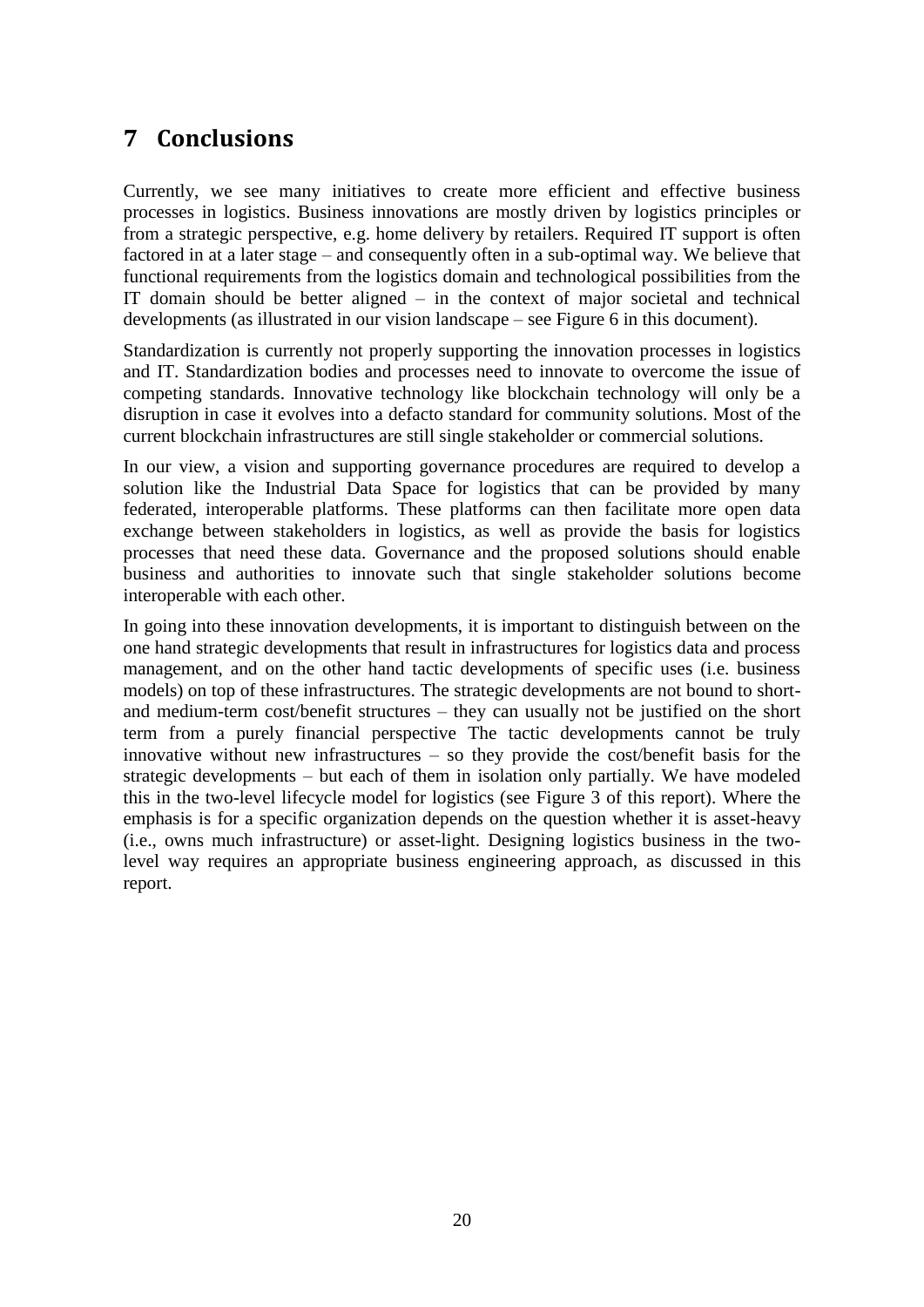#### <span id="page-20-0"></span>**8 References**

- [Acce15] *Digital Business Era: Stretch Your Boundaries*; Technology Vision 2015; Accenture, 2015.
- [Aeol18] *Aeolix Project*; [https://aeolix.eu/;](https://aeolix.eu/) inspected May 2018.
- [Brau02] M. Braungart, W. McDonough; *Cradle to Cradle: Remaking the Way We Make Things*; North Point Press, 2002.
- [COR18] *CORE Project*; [http://www.coreproject.eu/;](http://www.coreproject.eu/) inspected May 2018.
- [Dijk17] R. Dijkman, P. Grefen, R. Theunissen, R. Goncalves, S. Peters; *An Overview of Projects on ICT in Transport and Logistics*; Technical Report; Eindhoven University of Technology, 2017.
- [Gibs15] I. Gibson, D. Rosen, B. Stucker; *Additive Manufacturing Technologies: 3D Printing, Rapid Prototyping, and Direct Digital Manufacturing, 2nd Edition*; Springer, 2015.
- [Gref13] P. Grefen, R. Dijkman; *Hybrid Control of Supply Chains: a Structured Exploration from a Systems Perspective*; International Journal of Production Management and Engineering 1(1):39-54.
- [Gref15] P. Grefen; *Service-Dominant Business Engineering with BASE/X - Practitioner Business Modeling Handbook*; Amazon CreateSpace, 2015.
- [Gref18] P. Grefen, O. Turetken; *Achieving Business Process Agility through Service Engineering in Extended Business Networks*; BPTrends; Vol. April 2018 (available at https://www.bptrends.com/achieving-business-process-agilitythrough-service-engineering-in-extended-business-networks).
- [GTI14] *Industrie 4.0: Smart Manufacturing for the Future*; Germany Trade & Invest, 2014.
- [Hofm16] W. Hofman; *Data Sharing Requirements of Supply – and Logistics*  Innovations - Towards a Maturity Model; Proceedings 6<sup>th</sup> International Conference on Information Systems, Logistics and Supply Chain; Bordeaux, France, 2016.
- [Kim16] G. Kim, P. Debois, J, Willis, J. Humble, J. Allspaw; *The DevOps Handbook: How to Create World-Class Agility, Reliability, and Security in Technology Organizations*; IT Revolution Press, 2016.
- [Lütj13] M. Lütjen, P. Dittmer, M. Veigt; *Quality driven distribution of intelligent containers in cold chain logistics networks*; Production Engineering 7(2):291- 297; Springer, 2013.
- [Möll16] D. Möller; *Guide to Computing Fundamentals in Cyber-Physical Systems*; Springer, 2016.
- [OTM18] *Open Trip Model*; [https://www.opentripmodel.org/;](https://www.opentripmodel.org/) inspected May 2018.
- [Otto16] B. Otto et al.; *Industrial Data Space – Digital Sovereignity over Data*; Fraunhofer White Paper, 2016 (available at www.industrialdataspace.org).